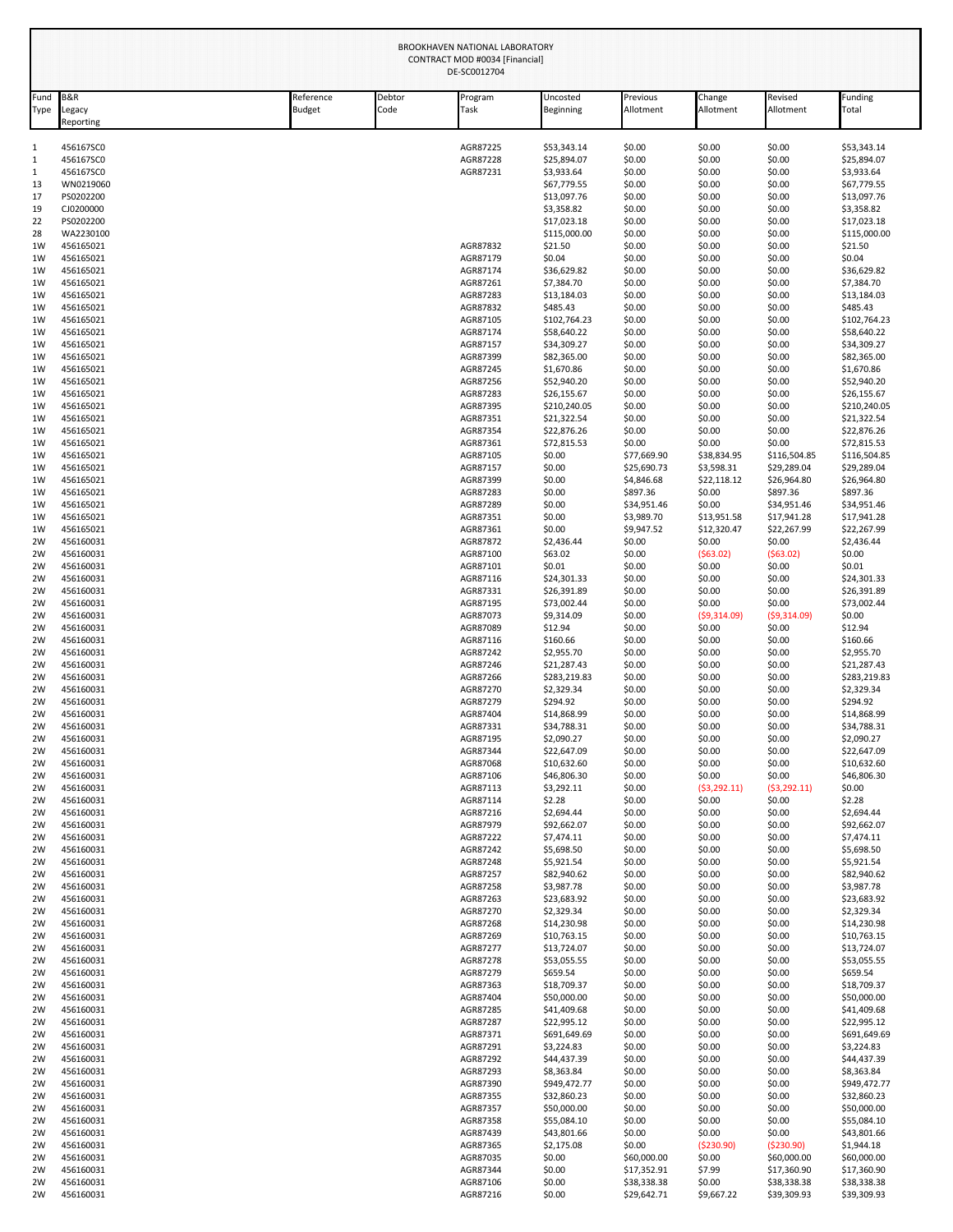| 2W        | 456160031 |              | AGR87222 | \$0.00         | \$3,140.54    | \$0.00      | \$3,140.54     | \$3,140.54     |
|-----------|-----------|--------------|----------|----------------|---------------|-------------|----------------|----------------|
| 2W        | 456160031 |              | AGR87242 | \$0.00         | \$17,386.27   | \$0.00      | \$17,386.27    | \$17,386.27    |
| 2W        | 456160031 |              | AGR87257 | \$0.00         | \$2,209.37    | \$850.03    | \$3,059.40     | \$3,059.40     |
| 2W        | 456160031 |              | AGR87258 | \$0.00         | \$0.00        | \$0.00      | \$0.00         | \$0.00         |
| 2W        | 456160031 |              | AGR87263 | \$0.00         | \$1,316.08    | \$0.00      | \$1,316.08     | \$1,316.08     |
| 2W        | 456160031 |              | AGR87269 | \$0.00         | \$5,768.33    | \$14,236.85 | \$20,005.18    | \$20,005.18    |
| 2W        | 456160031 |              | AGR87278 | \$0.00         | \$327.03      | \$0.00      | \$327.03       | \$327.03       |
|           |           |              |          |                |               |             |                |                |
| 2W        | 456160031 |              | AGR87363 | \$0.00         | \$1,290.63    | \$0.00      | \$1,290.63     | \$1,290.63     |
| 2W        | 456160031 |              | AGR87285 | \$0.00         | \$6,465.37    | \$0.00      | \$6,465.37     | \$6,465.37     |
| 2W        | 456160031 |              | AGR87287 | \$0.00         | \$19,504.88   | \$16,661.72 | \$36,166.60    | \$36,166.60    |
| 2W        | 456160031 |              | AGR87371 | \$0.00         | \$300,000.00  | \$0.00      | \$300,000.00   | \$300,000.00   |
| 2W        | 456160031 |              | AGR87291 | \$0.00         | \$0.00        | \$1,775.17  | \$1,775.17     | \$1,775.17     |
| 2W        | 456160031 |              | AGR87292 | \$0.00         | \$7,568.61    | \$40,939.15 | \$48,507.76    | \$48,507.76    |
|           |           |              |          |                |               |             |                |                |
| 2W        | 456160031 |              | AGR87293 | \$0.00         | \$1,636.16    | \$0.00      | \$1,636.16     | \$1,636.16     |
| 2W        | 456160031 |              | AGR87355 | \$0.00         | \$7,265.66    | \$0.00      | \$7,265.66     | \$7,265.66     |
| 2W        | 456160031 |              | AGR87358 | \$0.00         | \$122,058.47  | \$0.00      | \$122,058.47   | \$122,058.47   |
| 2W        | 456160031 |              | AGR87370 | \$0.00         | \$112,864.08  | \$0.00      | \$112,864.08   | \$112,864.08   |
| 2W        | 456160031 |              | AGR87362 | \$0.00         | \$75,000.00   | \$0.00      | \$75,000.00    | \$75,000.00    |
| 2W        | 456160031 |              | AGR87369 | \$0.00         | \$118,363.00  | \$0.00      | \$118,363.00   | \$118,363.00   |
| 2W        | 456160031 |              | AGR87368 | \$0.00         | \$100,000.00  | \$0.00      | \$100,000.00   | \$100,000.00   |
|           |           |              |          |                |               |             |                |                |
| 2W        | 456160031 |              | AGR87833 | \$0.00         | \$50,000.00   | \$0.00      | \$50,000.00    | \$50,000.00    |
| 2W        | 456160031 |              | AGR87386 | \$0.00         | \$0.00        | \$43,689.32 | \$43,689.32    | \$43,689.32    |
| 2W        | 456160032 |              | AGR87247 | \$42.29        | \$0.00        | \$0.00      | \$0.00         | \$42.29        |
| 2W        | 456160032 |              | AGR87178 | \$46,652.39    | (\$46,652.39) | \$0.00      | ( \$46,652.39) | \$0.00         |
| 2W        | 456160032 |              | AGR87197 | \$747.52       | \$0.00        | \$0.00      | \$0.00         | \$747.52       |
| 2W        | 456160032 |              | AGR87981 | \$19,447.24    | \$0.00        | \$0.00      | \$0.00         | \$19,447.24    |
| 2W        | 456160032 |              | AGR87807 | \$14,150.39    | \$0.00        | \$0.00      | \$0.00         | \$14,150.39    |
|           |           |              |          | \$11,648.66    |               |             |                |                |
| 2W        | 456160032 |              | AGR87178 |                | (\$11,648.66) | \$0.00      | ( \$11,648.66) | \$0.00         |
| 2W        | 456160032 |              | AGR87072 | \$150.06       | \$0.00        | ( \$150.06) | ( \$150.06)    | \$0.00         |
| 2W        | 456160032 |              | AGR87981 | \$24,652.14    | \$0.00        | \$0.00      | \$0.00         | \$24,652.14    |
| 2W        | 456160032 |              | AGR87217 | \$45,419.89    | \$0.00        | \$0.00      | \$0.00         | \$45,419.89    |
| 2W        | 456160032 |              | AGR87280 | \$38,397.83    | \$0.00        | \$0.00      | \$0.00         | \$38,397.83    |
| 2W        | 456160032 |              | AGR87899 | \$49,133.71    | \$0.00        | \$0.00      | \$0.00         | \$49,133.71    |
| 2W        | 456160032 |              | AGR87284 | \$1,353.83     | \$0.00        | \$0.00      | \$0.00         | \$1,353.83     |
|           |           |              |          |                |               |             |                |                |
| 2W        | 456160032 |              | AGR87286 | \$419.36       | \$0.00        | \$0.00      | \$0.00         | \$419.36       |
| 2W        | 456160032 |              | AGR87412 | \$90,102.04    | \$0.00        | \$0.00      | \$0.00         | \$90,102.04    |
| 2W        | 456160032 |              | AGR87360 | \$24,128.49    | \$0.00        | \$0.00      | \$0.00         | \$24,128.49    |
| 2W        | 456160032 |              | AGR87197 | \$0.00         | \$97,087.38   | \$0.00      | \$97,087.38    | \$97,087.38    |
| 2W        | 456160032 |              | AGR87217 | \$0.00         | \$126,213.59  | \$0.00      | \$126,213.59   | \$126,213.59   |
| 2W        | 456160032 |              | AGR87280 | \$0.00         | \$39,272.07   | \$0.00      | \$39,272.07    | \$39,272.07    |
| 2W        | 456160032 |              | AGR87360 | \$0.00         | \$167,542.73  | \$0.00      | \$167,542.73   | \$167,542.73   |
|           |           |              |          |                |               |             |                |                |
| 2W        | 456160032 |              | AGR87384 | \$0.00         | \$0.00        | \$48,543.69 | \$48,543.69    | \$48,543.69    |
| 2Z        | 456160031 |              | AGR87366 | \$225,242.72   | \$0.00        | \$0.00      | \$0.00         | \$225,242.72   |
| AD        | PS0202132 |              |          | \$38,795.51    | \$0.00        | \$0.00      | \$0.00         | \$38,795.51    |
| ВG        | CJ0100000 |              |          | \$0.00         | \$0.00        | \$35,735.00 | \$35,735.00    | \$35,735.00    |
| BG        | CJ0100000 |              |          | \$196,813.77   | \$0.00        | \$0.00      | \$0.00         | \$196,813.77   |
| BG        | CJ0100000 | ARPA-0001249 |          | \$739,208.50   | \$0.00        | \$0.00      | \$0.00         | \$739,208.50   |
| ΒG        | CJ0100000 | ARPA-0001250 |          | \$350,000.00   | \$0.00        | \$0.00      | \$0.00         | \$350,000.00   |
|           |           |              |          |                |               |             |                |                |
| BG        | CJ0200000 |              |          | \$1,715.20     | \$0.00        | \$0.00      | \$0.00         | \$1,715.20     |
| BN        | TE1103000 |              |          | \$77,218.01    | \$0.00        | \$0.00      | \$0.00         | \$77,218.01    |
| BN        | TE1201000 |              |          | \$137,939.43   | \$0.00        | \$0.00      | \$0.00         | \$137,939.43   |
| BN        | TE1301000 |              |          | \$898.42       | \$0.00        | \$0.00      | \$0.00         | \$898.42       |
| BN        | TG0100000 |              |          | \$513.91       | \$0.00        | \$0.00      | \$0.00         | \$513.91       |
| CN        | AF0440000 |              |          | \$19,851.61    | \$0.00        | \$0.00      | \$0.00         | \$19,851.61    |
|           |           |              |          |                |               |             |                |                |
| <b>CN</b> | AF0440000 |              |          | \$0.00         | \$1,800.00    | \$0.00      | \$1,800.00     | \$1,800.00     |
| CN        | AF5810000 |              |          | \$88,084.23    | \$0.00        | \$0.00      | \$0.00         | \$88,084.23    |
| CN        | AF5810000 |              |          | \$0.00         | \$150,000.00  | \$0.00      | \$150,000.00   | \$150,000.00   |
| CN        | AF5832020 |              |          | \$169,726.18   | \$0.00        | \$0.00      | \$0.00         | \$169,726.18   |
| CN        | AF5832020 |              |          | \$0.00         | \$169,000.00  | \$0.00      | \$169,000.00   | \$169,000.00   |
| CN        | AF5832030 | NE-0301604   |          | \$185,190.48   | \$0.00        | \$0.00      | \$0.00         | \$185,190.48   |
| CN        | AF5832030 |              |          | \$30,545.88    | \$0.00        | \$0.00      | \$0.00         | \$30,545.88    |
| CN        | AF5832030 |              |          | \$0.00         | \$20,000.00   | \$0.00      | \$20,000.00    | \$20,000.00    |
|           |           |              |          |                |               |             |                |                |
| CN        | AF5855000 |              |          | \$141,761.12   | \$0.00        | \$0.00      | \$0.00         | \$141,761.12   |
| CN        | AF5855000 |              |          | \$0.00         | \$20,000.00   | \$0.00      | \$20,000.00    | \$20,000.00    |
| CN        | NT0104000 |              |          | \$359,755.22   | \$0.00        | \$0.00      | \$0.00         | \$359,755.22   |
| CN        | RC0113000 |              |          | \$1,331.44     | \$0.00        | \$0.00      | \$0.00         | \$1,331.44     |
| CN        | RC0424000 |              |          | \$14,436.40    | \$0.00        | \$0.00      | \$0.00         | \$14,436.40    |
| CN        | RC0424000 |              |          | \$0.00         | \$22,000.00   | \$0.00      | \$22,000.00    | \$22,000.00    |
| FO        | GD2540101 |              |          | \$76,656.06    | \$0.00        | \$0.00      | \$0.00         | \$76,656.06    |
| FO        | GD2540200 |              |          | \$283,160.28   | \$0.00        | \$0.00      | \$0.00         | \$283,160.28   |
| FO        | GD2540250 |              |          | \$38,022.43    | \$0.00        | \$0.00      | \$0.00         | \$38,022.43    |
|           |           |              |          |                |               |             |                |                |
| FO        | GD2540600 |              |          | \$137.38       | \$0.00        | \$0.00      | \$0.00         | \$137.38       |
| FO        | GD2540980 |              |          | \$240,902.93   | \$0.00        | \$0.00      | \$0.00         | \$240,902.93   |
| FO        | GD5001000 |              |          | \$66,808.81    | \$0.00        | \$0.00      | \$0.00         | \$66,808.81    |
| FO        | GD6020100 |              |          | \$0.00         | \$75,651.00   | \$0.00      | \$75,651.00    | \$75,651.00    |
| FO        | GD6020300 |              |          | \$0.00         | \$261,323.00  | \$0.00      | \$261,323.00   | \$261,323.00   |
| FO        | GD6020400 |              |          | \$0.00         | \$8,889.00    | \$0.00      | \$8,889.00     | \$8,889.00     |
| FO        | GD6020900 |              |          | \$0.00         | \$171,450.00  | \$0.00      | \$171,450.00   | \$171,450.00   |
| FO        | GD6050100 |              |          | \$0.00         | \$90,000.00   | \$0.00      | \$90,000.00    | \$90,000.00    |
|           |           |              |          |                |               |             |                |                |
| NM        | NN5010000 |              |          | \$414,967.47   | \$0.00        | \$0.00      | \$0.00         | \$414,967.47   |
| NS        | NN2001000 |              |          | \$423,982.82   | \$0.00        | \$0.00      | \$0.00         | \$423,982.82   |
| NS        | NN2001000 |              |          | \$0.00         | \$455,698.00  | \$0.00      | \$455,698.00   | \$455,698.00   |
| NS        | NN4009010 |              |          | \$341,595.92   | \$0.00        | \$0.00      | \$0.00         | \$341,595.92   |
| NS        | NN4009010 |              |          | \$0.00         | \$145,795.23  | \$0.00      | \$145,795.23   | \$145,795.23   |
| NS        | NN4009020 |              |          | \$1,112,561.62 | \$0.00        | \$0.00      | \$0.00         | \$1,112,561.62 |
|           |           |              |          |                | \$244,071.12  | \$0.00      |                | \$244,071.12   |
| NS        | NN4009020 |              |          | \$0.00         |               |             | \$244,071.12   |                |
| NS        | NN4009030 |              |          | \$104,330.44   | \$0.00        | \$0.00      | \$0.00         | \$104,330.44   |
| NS        | NN4009030 |              |          | \$0.00         | \$43,680.00   | \$0.00      | \$43,680.00    | \$43,680.00    |
| NS        | NN4009040 |              |          | \$0.00         | \$7,765.39    | \$0.00      | \$7,765.39     | \$7,765.39     |
| NS        | NN4010010 |              |          | \$10,025.52    | \$0.00        | \$0.00      | \$0.00         | \$10,025.52    |
| NS        | NN4010021 |              |          | \$132,080.70   | \$0.00        | \$0.00      | \$0.00         | \$132,080.70   |
| NS        | NN4011010 |              |          | \$493.94       | \$0.00        | \$0.00      | \$0.00         | \$493.94       |
| NS        | NN4011010 |              |          | \$0.00         | \$46,204.08   | \$4,466.00  | \$50,670.08    | \$50,670.08    |
|           |           |              |          |                |               |             |                |                |
| NS        | NN4011020 |              |          | \$96,157.66    | \$0.00        | \$0.00      | \$0.00         | \$96,157.66    |
| ΝS        | NN4011020 |              |          | \$0.00         | \$118,228.09  | \$0.00      | \$118,228.09   | \$118,228.09   |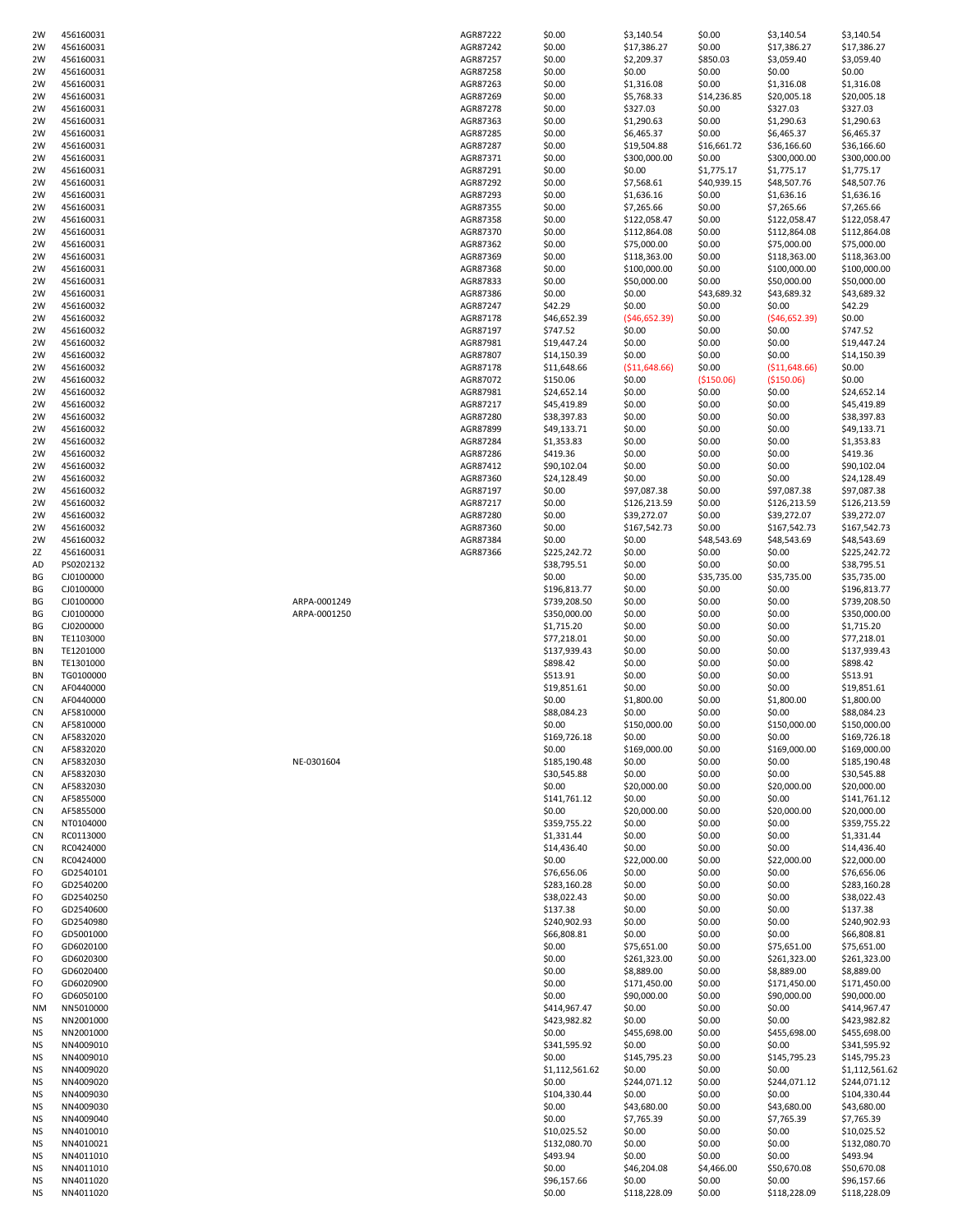| ΝS       | NN4012010              |              |              | \$78,671.16                     | \$0.00                   | \$0.00                 | \$0.00                   | \$78,671.16                     |
|----------|------------------------|--------------|--------------|---------------------------------|--------------------------|------------------------|--------------------------|---------------------------------|
| ΝS       | NN4012010              |              |              | \$0.00                          | \$53,387.09              | \$0.00                 | \$53,387.09              | \$53,387.09                     |
| ΝS       | NN4012030              |              |              | \$113,814.54                    | \$0.00                   | \$0.00                 | \$0.00                   | \$113,814.54                    |
| ΝS       | NN4012030              |              |              | \$0.00                          | \$38,827.00              | \$0.00                 | \$38,827.00              | \$38,827.00                     |
| ΝS       | NN4012040              |              |              | \$161,906.31                    | \$0.00                   | \$0.00                 | \$0.00                   | \$161,906.31                    |
| ΝS       | NN5001010              |              |              | \$222,358.40                    | \$0.00                   | \$0.00                 | \$0.00                   | \$222,358.40                    |
| ΝS       | NN5002010              |              |              | \$6,889.36                      | \$0.00                   | \$0.00                 | \$0.00                   | \$6,889.36                      |
| ΝS       | NN5002010              |              |              | \$100,739.03                    | \$0.00                   | \$0.00                 | \$0.00                   | \$100,739.03                    |
| ΝS       | NN5002010              |              |              | \$312,437.97                    | \$0.00                   | \$0.00                 | \$0.00                   | \$312,437.97                    |
| ΝS       | NN5002020              |              |              | \$62,261.85                     | \$0.00                   | \$0.00                 | \$0.00                   | \$62,261.85                     |
| ΝS       | NN5002020              |              |              | \$2,973,229.42                  | \$0.00                   | \$0.00                 | \$0.00                   | \$2,973,229.42                  |
| ΝS       | NN5002020              |              |              | \$774,000.00                    | \$0.00                   | \$0.00                 | \$0.00                   | \$774,000.00                    |
| ΝS       | NN5002020              |              |              | \$2,048,549.27                  | \$0.00                   | \$0.00                 | \$0.00                   | \$2,048,549.27                  |
| ΝS       | NN5002040              |              |              | \$118,919.53                    | \$0.00                   | \$0.00                 | \$0.00                   | \$118,919.53                    |
| ΝS       | NN5003010              |              |              | \$4.04                          | \$0.00                   | (54.04)                | (54.04)                  | \$0.00                          |
| ΝS       | NN5003020              |              |              | \$0.02                          | \$0.00                   | \$0.00                 | \$0.00                   | \$0.02                          |
| ΝS       | NN5003040              |              |              | \$2,864.75                      | \$0.00                   | \$4.04                 | \$4.04                   | \$2,868.79                      |
| ΝS       | NN5004010              |              |              | \$688,369.61                    | \$0.00                   | \$0.00                 | \$0.00                   | \$688,369.61                    |
| ΝS       | NN5004010              |              |              | \$118,720.00                    | \$0.00                   | \$0.00                 | \$0.00                   | \$118,720.00                    |
| ΝS       | NN5004010              |              |              | \$163,400.00                    | \$0.00                   | \$0.00                 | \$0.00                   | \$163,400.00                    |
| ΝS       | NN5004010              |              |              | \$0.00                          | \$204,032.00             | (\$25,202.00)          | \$178,830.00             | \$178,830.00                    |
| ΝS       | NN5004020              |              |              | \$2,835,045.59                  | \$0.00                   | \$0.00                 | \$0.00                   | \$2,835,045.59                  |
| ΝS       | NN5006010              |              |              | \$12,696.81                     | \$0.00                   | \$0.00                 | \$0.00                   | \$12,696.81                     |
| ΝS       | NN500W000              |              |              | \$51,312.90                     | \$0.00                   | \$0.00                 | \$0.00                   | \$51,312.90                     |
| ΝS       | NN5070010              |              |              | \$44,326.32                     | \$0.00                   | \$0.00                 | \$0.00                   | \$44,326.32                     |
| ΝS       | NN5070010              |              |              | \$1,058.69                      | \$0.00                   | \$0.00                 | \$0.00                   | \$1,058.69                      |
| ΝS       | NN5070010              |              |              | \$0.00                          | \$0.00                   | \$0.00                 | \$0.00                   | \$0.00                          |
| ΝS       | NN5070040              |              |              | \$59,627.22                     | \$0.00                   | \$0.00                 | \$0.00                   | \$59,627.22                     |
| ΝS       | NN5070040              |              |              | \$15,000.00                     | \$0.00                   | \$0.00                 | \$0.00                   | \$15,000.00                     |
| ΝS       | NN5070040              |              |              | \$0.00                          | \$58,958.00              | ( \$5,026.00)          | \$53,932.00              | \$53,932.00                     |
| ΝS       | NN9100000              |              |              | \$82,273.24                     | \$0.00                   | \$0.00                 | \$0.00                   | \$82,273.24                     |
| ΝS       | NN9100000              |              |              | \$0.00                          | \$66,489.00              | \$100,000.00           | \$166,489.00             | \$166,489.00                    |
| ΝS       | NN9301000              |              |              | \$32,955.54                     | \$0.00                   | \$0.00                 | \$0.00                   | \$32,955.54                     |
| ΝS       | NN9301000              |              |              | \$50,000.00                     | \$0.00                   | \$0.00                 | \$0.00                   | \$50,000.00                     |
| тc       | CT8401000              |              |              | \$0.00                          | \$334,995.34             | \$0.00                 | \$334,995.34             | \$334,995.34                    |
| ТC       | CT8404010              |              |              | \$0.00                          | \$150,648.80             | \$0.00                 | \$150,648.80             | \$150,648.80                    |
| ТC       | CT8405010              |              |              | \$0.00                          | \$43,608.86              | \$0.00                 | \$43,608.86              | \$43,608.86                     |
| ТC       | DP0902090              |              |              | \$6,545.77                      | \$0.00                   | \$0.00                 | \$0.00                   | \$6,545.77                      |
| ТC       | DP0902090              |              |              | \$0.00                          | \$76,483.00              | \$0.00                 | \$76,483.00              | \$76,483.00                     |
| ТC       | DP1204010              |              |              | \$9,829.51                      | \$0.00                   | \$0.00                 | \$0.00                   | \$9,829.51                      |
| ТC       | DP4011093              |              |              | \$2,057.91                      | \$0.00                   | \$0.00                 | \$0.00                   | \$2,057.91                      |
| ТC       | DP4015011              |              |              | \$76,331.67                     | \$1,640.93               | \$0.00                 | \$1,640.93               | \$77,972.60                     |
| тс       | DP4015042              |              |              | \$3,580.49                      | \$0.00                   | \$0.00                 | \$0.00                   | \$3,580.49                      |
| ТC       | DP4015043              |              |              | \$54,539.96                     | \$0.00                   | \$0.00                 | \$0.00                   | \$54,539.96                     |
| ТC       | DP4015051              |              |              | \$1,899.60                      | (51,640.93)              | \$0.00                 | (51,640.93)              | \$258.67                        |
| тс       | DP8000000              |              |              | \$50,000.00                     | \$0.00                   | \$0.00                 | \$0.00                   | \$50,000.00                     |
| TF       | GD3006000              |              |              | \$22.51                         | \$0.00                   | \$0.00                 | \$0.00                   | \$22.51                         |
| TF       | HQ1001000              |              |              | \$6,738.38                      | \$0.00                   | \$0.00                 | \$0.00                   | \$6,738.38                      |
| TF       | HQ1001000              |              |              | \$40,000.00                     | \$0.00                   | \$0.00                 | \$0.00                   | \$40,000.00                     |
| TF       | HU2006200              |              |              | \$976.23                        | \$0.00                   | \$0.00                 | \$0.00                   | \$976.23                        |
| UX       | EZ5012300              |              | ADSBRNL-0030 | \$880,159.05                    | \$0.00                   | \$0.00                 | \$0.00                   | \$880,159.05                    |
| UX       | EZ5012300              |              | ADSBRNL-0030 | \$47.62                         | \$0.00                   | \$0.00                 | \$0.00                   | \$47.62                         |
| VE       | ST5001020              |              |              | \$335,088.56                    | \$0.00                   | \$0.00                 | \$0.00                   | \$335,088.56                    |
| VE       | ST5001020              |              |              | \$635,000.00                    | \$0.00                   | \$0.00                 | \$0.00                   | \$635,000.00                    |
| VE       | ST5001030              |              |              | \$127,508.16                    | \$120,000.00             | \$0.00                 | \$120,000.00             | \$247,508.16                    |
| VE       | ST5001040              |              |              | \$200,900.28                    | \$0.00                   | \$0.00                 | \$0.00                   | \$200,900.28                    |
| VE       | ST6001020              |              |              | \$155,888.49                    | \$94,000.00              | \$0.00                 | \$94,000.00              | \$249,888.49                    |
| VE       | ST6001031              |              |              | \$184,358.21                    | \$100,000.00             | \$0.00                 | \$100,000.00             | \$284,358.21                    |
| VE       | ST6001032              |              |              | \$1,056,044.09                  | \$436,000.00             | \$0.00                 | \$436,000.00             | \$1,492,044.09                  |
| VE       | ST6001034              | AIP          |              | \$1,044,339.70                  | \$0.00                   | \$0.00                 | \$0.00                   | \$1,044,339.70                  |
| VE       | ST6001034              |              |              | \$102,205.32                    | \$0.00                   | \$0.00                 | \$0.00                   | \$102,205.32                    |
| VE       | ST6001034              | AIP          |              | \$0.00                          | \$152,000.00             | \$0.00                 | \$152,000.00             | \$152,000.00                    |
| WA       | 39KA00000              | PRN11SC40000 |              | \$1,104,736.78                  | \$0.00                   | \$0.00                 | \$0.00                   | \$1,104,736.78                  |
| WA       | 39KA00000              | PRN11SC40000 |              | \$0.00                          | \$1,550,000.00           | \$0.00                 | \$1,550,000.00           | \$1,550,000.00                  |
| WA       | 39KC02000              | PRN07SC06000 |              | \$5,351.21                      | \$0.00                   | \$0.00                 | \$0.00                   | \$5,351.21                      |
| WA       | 39KG01000              | PRN09SC73000 |              | \$48.14                         | \$0.00                   | \$0.00                 | \$0.00                   | \$48.14                         |
| WA       | 39KG01000              | PRN10SC72000 |              | \$537,506.17                    | \$0.00                   | \$0.00                 | \$0.00                   | \$537,506.17                    |
| WA       | FS1001000              |              |              | \$1,910,599.27                  | \$0.00                   | \$0.00                 | \$0.00                   | \$1,910,599.27                  |
| WA       | FS1001000              |              |              | \$0.00                          | \$1,302,000.00           | \$0.00                 | \$1,302,000.00           | \$1,302,000.00                  |
| WA       | FS1002000              |              |              | \$518,238.77                    | \$0.00                   | \$0.00                 | \$0.00                   | \$518,238.77                    |
| WA       | FS1002000              |              |              | \$0.00                          | \$205,000.00             | \$0.00                 | \$205,000.00             | \$205,000.00                    |
| WA       | FS1004000              |              |              | \$187,243.47                    | \$0.00                   | \$0.00                 | \$0.00                   | \$187,243.47                    |
| WA       | FS1004000              |              |              | \$0.00                          | \$100,000.00             | \$0.00                 | \$100,000.00             | \$100,000.00                    |
| WA       | FS1005000              |              |              | \$557,638.18                    | \$0.00                   | \$0.00                 | \$0.00                   | \$557,638.18                    |
| WA       | FS1005000              |              |              | \$0.00                          | \$413,000.00             | \$0.00                 | \$413,000.00             | \$413,000.00                    |
| WA       | FS1006000              |              |              | \$259,954.04                    | \$0.00                   | \$0.00                 | \$0.00                   | \$259,954.04                    |
| WA       | FS1006000              |              |              | \$0.00                          | \$116,000.00             | \$0.00                 | \$116,000.00             | \$116,000.00                    |
| WA       | FS1007000              |              |              | \$177,166.36                    | \$0.00                   | \$0.00                 | \$0.00                   | \$177,166.36                    |
| WA       | FS1007000              |              |              | \$0.00                          | \$102,000.00             | \$0.00                 | \$102,000.00             | \$102,000.00                    |
| WA       | FS1009000              |              |              | \$391,670.46                    | \$0.00                   | \$0.00                 | \$0.00                   | \$391,670.46                    |
| WA       | FS1009000              |              |              | \$0.00                          | \$115,000.00             | \$0.00                 | \$115,000.00             | \$115,000.00                    |
| WA       | KA1102080              |              |              | \$20,411.19                     | \$0.00                   | \$0.00                 | \$0.00                   | \$20,411.19                     |
| WA       | KA1102811              |              |              | \$882.24                        | \$0.00                   | \$0.00                 | \$0.00                   | \$882.24                        |
| WA       | KA1102811              |              |              | \$11,981.92                     | \$0.00                   | \$0.00                 | \$0.00                   | \$11,981.92                     |
| WA       | KA1102812              |              |              | \$271,438.04                    | \$0.00                   | \$0.00                 | \$0.00                   | \$271,438.04                    |
| WA       | KA1502021              |              |              | \$5,898.40                      | \$0.00                   | \$0.00                 | \$0.00                   | \$5,898.40                      |
| WA       | KA2101020              |              |              | \$1,431,420.58                  | \$0.00                   | \$0.00                 | \$0.00                   | \$1,431,420.58                  |
| WA       | KA2101020              | OPEMIE30YD   |              | \$3,506,930.60                  | \$0.00                   | \$0.00                 | \$0.00                   | \$3,506,930.60                  |
| WA       | KA2101020              |              |              | \$0.00                          | \$1,127,000.00           | \$81,400.00            | \$1,208,400.00           | \$1,208,400.00                  |
| WA       |                        |              |              | \$15,930.72                     | \$0.00                   | \$0.00                 | \$0.00                   | \$15,930.72                     |
| WA       |                        |              |              |                                 |                          |                        |                          |                                 |
|          | KA2101030              |              |              |                                 |                          |                        |                          |                                 |
| WA       | KA2101030<br>KA2102021 |              |              | \$435,000.00<br>\$10,609,419.36 | \$0.00<br>\$0.00         | \$0.00<br>\$0.00       | \$0.00<br>\$0.00         | \$435,000.00<br>\$10,609,419.36 |
|          |                        |              |              |                                 |                          |                        |                          |                                 |
| WA<br>WA | KA2102021<br>KA2102090 |              |              | \$0.00<br>\$146,856.12          | \$5,273,400.00<br>\$0.00 | \$380,600.00<br>\$0.00 | \$5,654,000.00<br>\$0.00 | \$5,654,000.00<br>\$146,856.12  |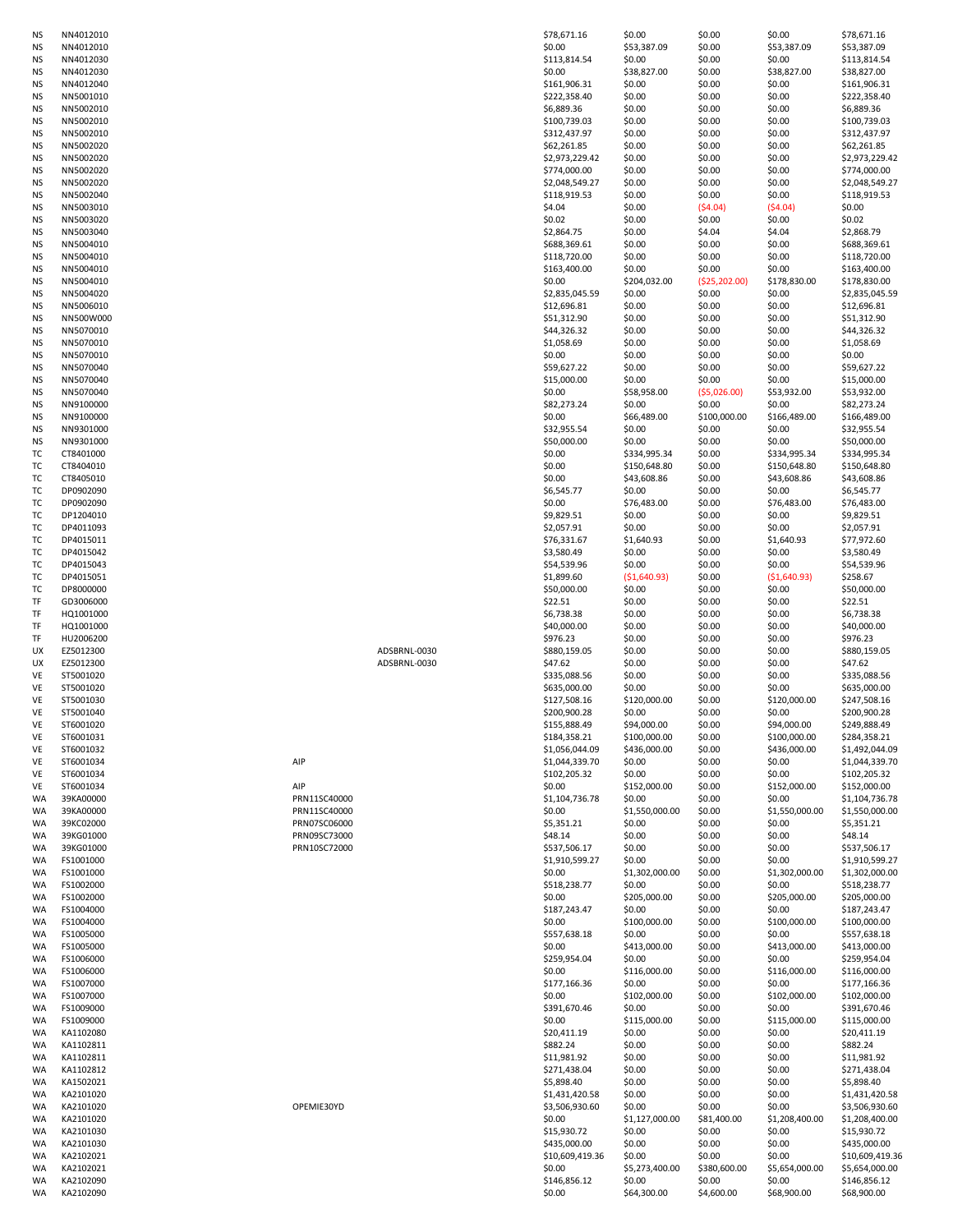| WA       | KA2103011              | EQUMIE30YD | \$2,732,941.82              | \$0.00           | \$0.00           | \$0.00           | \$2,732,941.82              |
|----------|------------------------|------------|-----------------------------|------------------|------------------|------------------|-----------------------------|
| WA       | KA2103011              | EQUMIE30YD | \$0.00                      | \$2,000,000.00   | \$157,700.00     | \$2,157,700.00   | \$2,157,700.00              |
| WA       | KA2201020              |            | \$874,745.04                | \$0.00           | \$0.00           | \$0.00           | \$874,745.04                |
| WA       | KA2201020              |            | \$0.00                      | \$917,700.00     | \$66,200.00      | \$983,900.00     | \$983,900.00                |
| WA       | KA2202010              |            | \$557,310.09                | \$0.00           | \$0.00           | \$0.00           | \$557,310.09                |
| WA       | KA2202010              |            | \$0.00                      | \$207,000.00     | \$14,900.00      | \$221,900.00     | \$221,900.00                |
| WA       | KA2202090              |            | \$215,155.93                | \$0.00           | \$0.00           | \$0.00           | \$215,155.93                |
| WA       | KA2202090              |            | \$734,000.00                | \$0.00           | \$0.00           | \$0.00           |                             |
|          |                        |            |                             |                  |                  |                  | \$734,000.00                |
| WA       | KA2202090              |            | \$0.00                      | \$88,600.00      | \$6,400.00       | \$95,000.00      | \$95,000.00                 |
| WA       | KA2203012              |            | \$383,422.82                | \$0.00           | \$0.00           | \$0.00           | \$383,422.82                |
| WA       | KA2301020              |            | \$840,320.05                | \$0.00           | \$0.00           | \$0.00           | \$840,320.05                |
| WA       | KA2301020              |            | \$0.00                      | \$224,300.00     | \$16,200.00      | \$240,500.00     | \$240,500.00                |
| WA       | KA2302090              |            | \$2,468.47                  | \$0.00           | ( \$2,468.47)    | (52, 468.47)     | \$0.00                      |
| WA       | KA2303011              | OPEMIE11WB | \$232,170.69                | \$0.00           | \$0.00           | \$0.00           | \$232,170.69                |
| WA       | KA2303011              | EQUMIE11WB | \$2,837,029.47              | \$0.00           | \$0.00           | \$0.00           | \$2,837,029.47              |
| WA       | KA2401012              |            | \$302,370.33                | \$0.00           | \$0.00           | \$0.00           | \$302,370.33                |
| WA       | KA2401012              |            | \$0.00                      | \$759,000.00     | \$54,800.00      | \$813,800.00     | \$813,800.00                |
| WA       | KA2401021              |            | \$69,738.92                 | \$0.00           | \$0.00           | \$0.00           | \$69,738.92                 |
| WA       | KA2401021              |            | \$425,000.00                | \$0.00           | \$0.00           | \$0.00           | \$425,000.00                |
| WA       | KA2401021              |            | \$0.00                      | \$62,800.00      | \$4,600.00       | \$67,400.00      | \$67,400.00                 |
|          | KA2401022              |            | \$8,013.38                  | \$0.00           | \$0.00           | \$0.00           | \$8,013.38                  |
| WA       |                        |            |                             |                  |                  |                  |                             |
| WA       | KA2403013              | EQU        | \$13,302.54                 | \$0.00           | \$0.00           | \$0.00           | \$13,302.54                 |
| WA       | KA2403013              |            | \$113,368.14                | \$0.00           | \$0.00           | \$0.00           | \$113,368.14                |
| WA       | KA2501012              |            | \$110,196.37                | \$0.00           | \$0.00           | \$0.00           | \$110,196.37                |
| WA       | KA2501012              |            | \$0.00                      | \$250,500.00     | \$18,100.00      | \$268,600.00     | \$268,600.00                |
| WA       | KA2501021              |            | \$558,219.21                | \$0.00           | \$0.00           | \$0.00           | \$558,219.21                |
| WA       | KA2501021              |            | \$0.00                      | \$726,400.00     | \$52,400.00      | \$778,800.00     | \$778,800.00                |
| WA       | KA2501022              |            | \$306,517.99                | \$0.00           | \$0.00           | \$0.00           | \$306,517.99                |
| WA       | KA2501022              |            | \$0.00                      | \$77,300.00      | \$5,600.00       | \$82,900.00      | \$82,900.00                 |
| WA       | KA2501032              |            | \$954,908.88                | \$0.00           | \$0.00           | \$0.00           | \$954,908.88                |
| WA       | KA2501032              |            | \$0.00                      | \$253,900.00     | \$18,300.00      | \$272,200.00     | \$272,200.00                |
| WA       | KA2601020              |            | \$1,444.73                  | \$0.00           | \$0.00           | \$0.00           | \$1,444.73                  |
| WA       | KA2602010              | AIP        | \$1,209,117.72              | \$0.00           | \$0.00           | \$0.00           | \$1,209,117.72              |
|          |                        |            |                             |                  |                  |                  | \$954,284.46                |
| WA       | KA2602010              |            | \$954,284.46                | \$0.00           | \$0.00           | \$0.00           |                             |
| WA       | KA2602010              | AIP        | \$300,000.00                | \$0.00           | \$0.00           | \$0.00           | \$300,000.00                |
| WA       | KA2602010              |            | \$0.00                      | \$805,000.00     | \$58,100.00      | \$863,100.00     | \$863,100.00                |
| WA       | KA2602010              | AIP        | \$0.00                      | \$0.00           | \$33,200.00      | \$33,200.00      | \$33,200.00                 |
| WA       | KB0101022              |            | \$346,723.73                | \$0.00           | \$0.00           | \$0.00           | \$346,723.73                |
| WA       | KB0101022              |            | \$0.00                      | \$446,600.00     | \$0.00           | \$446,600.00     | \$446,600.00                |
| WA       | KB0181012              |            | \$34,228.17                 | \$0.00           | \$0.00           | \$0.00           | \$34,228.17                 |
| WA       | KB0201021              |            | \$759,263.97                | \$0.00           | \$0.00           | \$0.00           | \$759,263.97                |
| WA       | KB0201021              |            | \$0.00                      | \$1,280,300.00   | \$0.00           | \$1,280,300.00   | \$1,280,300.00              |
| WA       | KB0201022              |            | \$10,839.24                 | \$0.00           | \$0.00           | \$0.00           | \$10,839.24                 |
| WA       | KB0201022              |            | \$0.00                      | \$3,700.00       | \$0.00           | \$3,700.00       | \$3,700.00                  |
| WA       | KB0201052              |            | \$246,561.33                | \$0.00           | \$0.00           | \$0.00           | \$246,561.33                |
| WA       | KB0202011              | AIP        | \$781,888.75                | \$0.00           | \$0.00           | \$0.00           | \$781,888.75                |
| WA       | KB0202011              | EQU        | \$428,519.80                | \$0.00           | \$0.00           | \$0.00           | \$428,519.80                |
|          |                        |            |                             |                  |                  |                  |                             |
| WA       | KB0202011              | AIP        | \$2,300,000.00              | \$0.00           | \$0.00           | \$0.00           | \$2,300,000.00              |
| WA       | KB0202011              |            | \$7,123,304.64              | \$0.00           | \$0.00           | \$0.00           | \$7,123,304.64              |
| WA       | KB0202011              | EQU        | \$700,000.00                | \$0.00           | \$0.00           | \$0.00           | \$700,000.00                |
| WA       | KB0202011              | AIP        | \$1,200,000.00              | \$0.00           | \$0.00           | \$0.00           | \$1,200,000.00              |
| WA       | KB0202011              |            | \$0.00                      | \$24,829,400.00  | \$0.00           | \$24,829,400.00  | \$24,829,400.00             |
| WA       | KB0202011              | EQU        | \$0.00                      | \$236,100.00     | \$0.00           | \$236,100.00     | \$236,100.00                |
| WA       | KB0202011              | AIP        | \$0.00                      | \$452,500.00     | \$0.00           | \$452,500.00     | \$452,500.00                |
| WA       | KB0202012              | EQU        | \$334,488.72                | \$0.00           | \$0.00           | \$0.00           | \$334,488.72                |
| WA       | KB0202012              |            | \$1,942,923.41              | \$0.00           | \$0.00           | \$0.00           | \$1,942,923.41              |
| WA       | KB0202012              | EQU        | \$100,000.00                | \$0.00           | \$0.00           | \$0.00           | \$100,000.00                |
| WA       | KB0202012              |            | \$0.00                      | \$6,202,900.00   | \$0.00           | \$6,202,900.00   | \$6,202,900.00              |
| WA       | KB0202012              | EQU        | \$0.00                      | \$708,300.00     | \$0.00           | \$708,300.00     | \$708,300.00                |
| WA       | KB0202030              |            | \$3,083.37                  | \$0.00           | \$0.00           | \$0.00           | \$3,083.37                  |
| WA       | KB0281011              |            | \$89,868.74                 |                  | \$0.00           | \$0.00           | \$89,868.74                 |
|          |                        |            |                             | \$0.00           |                  |                  |                             |
| WA       | KB0301020              |            | \$730,870.28                | \$0.00           | \$0.00           | \$0.00           | \$730,870.28                |
| WA       | KB0301020              |            | \$0.00                      | \$591,600.00     | \$0.00           | \$591,600.00     | \$591,600.00                |
| WA       | KB0301042              |            | \$220,116.87                | \$0.00           | \$0.00           | \$0.00           | \$220,116.87                |
| WA       | KB0301042              |            | \$0.00                      | \$831,100.00     | \$0.00           | \$831,100.00     | \$831,100.00                |
| WA       | KB0301052              |            | \$98,902.56                 | \$0.00           | \$0.00           | \$0.00           | \$98,902.56                 |
| WA       | KB0301052              |            | \$0.00                      | \$50,200.00      | \$0.00           | \$50,200.00      | \$50,200.00                 |
| WA       | KB0401022              |            | \$36,111.65                 | \$0.00           | \$0.00           | \$0.00           | \$36,111.65                 |
| WA       | KB0401022              |            | \$0.00                      | \$135,400.00     | \$0.00           | \$135,400.00     | \$135,400.00                |
| WA       | KC0201010              |            | \$2,837,318.15              | \$0.00           | \$0.00           | \$0.00           | \$2,837,318.15              |
| WA       | KC0201010              |            | \$0.00                      | \$531,000.00     | \$0.00           | \$531,000.00     | \$531,000.00                |
| WA       | KC0201060              |            | \$1,161,110.68              | \$0.00           | \$0.00           | \$0.00           | \$1,161,110.68              |
| WA       | KC0201060              |            | \$0.00                      | \$672,000.00     | \$0.00           | \$672,000.00     | \$672,000.00                |
| WA       | KC0202020              | EQU        | \$73,216.92                 | \$0.00           | \$0.00           | \$0.00           | \$73,216.92                 |
| WA       | KC0202020              |            | \$465,711.08                | \$0.00           | \$0.00           | \$0.00           | \$465,711.08                |
| WA       | KC0202020              |            | \$0.00                      | \$376,000.00     | \$0.00           | \$376,000.00     | \$376,000.00                |
|          |                        |            |                             |                  |                  |                  |                             |
| WA       | KC0202030              |            | \$739,811.77                | \$0.00           | \$0.00           | \$0.00           | \$739,811.77                |
| WA       | KC0202030              |            | \$0.00                      | \$370,000.00     | \$0.00           | \$370,000.00     | \$370,000.00                |
| WA       | KC0202050              |            | \$436,553.38                | \$0.00           | \$0.00           | \$0.00           | \$436,553.38                |
| WA       | KC0202050              |            | \$0.00                      | \$211,000.00     | \$0.00           | \$211,000.00     | \$211,000.00                |
| WA       | KC0203010              |            | \$5,649.16                  | \$0.00           | \$0.00           | \$0.00           | \$5,649.16                  |
| WA       | KC0203020              | EQU        | \$429,712.86                | \$0.00           | \$0.00           | \$0.00           | \$429,712.86                |
| WA       | KC0203020              |            | \$18,777.72                 | \$0.00           | \$0.00           | \$0.00           | \$18,777.72                 |
| WA       | KC0203020              |            | \$0.00                      | \$450,000.00     | \$0.00           | \$450,000.00     | \$450,000.00                |
| WA       | KC0207010              |            | \$103,422.42                | \$0.00           | \$0.00           | \$0.00           | \$103,422.42                |
| WA       | KC0207010              |            | \$3,072,000.00              | \$0.00           | \$0.00           | \$0.00           | \$3,072,000.00              |
| WA       | KC0213010              |            | \$2,875,000.00              | \$0.00           | \$0.00           | \$0.00           | \$2,875,000.00              |
| WA       | KC0281013              |            | \$165,193.55                | \$0.00           | \$0.00           | \$0.00           | \$165,193.55                |
|          |                        |            |                             |                  |                  |                  |                             |
| WA       | KC0301020              |            | \$648,212.28                | \$0.00           | \$0.00           | \$0.00           | \$648,212.28                |
| WA       |                        |            | \$0.00                      | \$309,000.00     | \$0.00           | \$309,000.00     | \$309,000.00                |
|          | KC0301020              |            |                             |                  |                  |                  |                             |
| WA       | KC0301050              |            | \$0.00                      | \$248,000.00     | \$0.00           | \$248,000.00     | \$248,000.00                |
| WA       | KC0302010              |            | \$814,493.01                | \$0.00           | \$0.00           | \$0.00           | \$814,493.01                |
| WA       | KC0302010              |            | \$0.00                      | \$716,000.00     | \$0.00           | \$716,000.00     | \$716,000.00                |
| WA<br>WA | KC0302030<br>KC0302030 |            | \$93,757.03<br>\$622,000.00 | \$0.00<br>\$0.00 | \$0.00<br>\$0.00 | \$0.00<br>\$0.00 | \$93,757.03<br>\$622,000.00 |